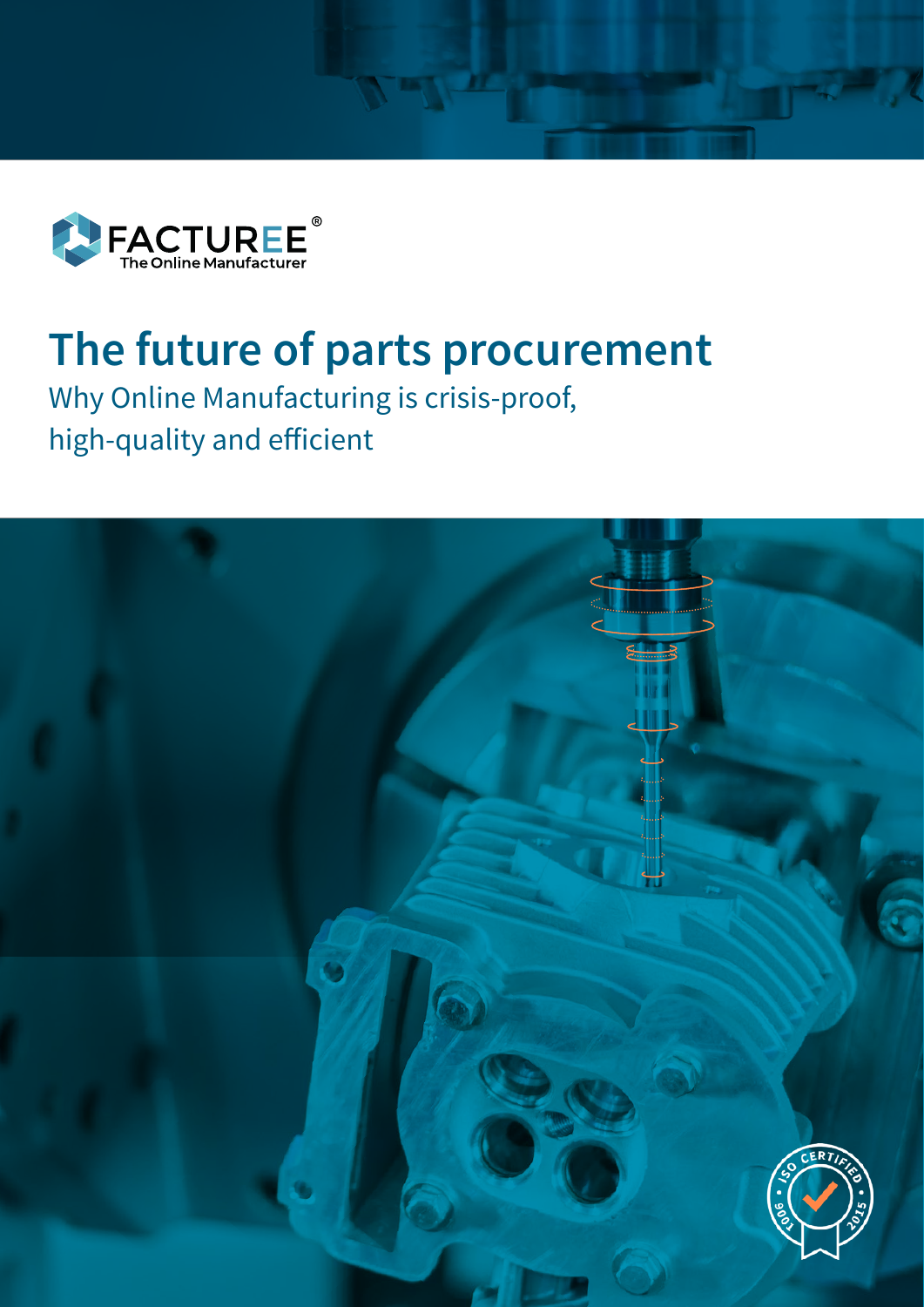

### Table of Contents

- [Introduction](#page-2-0) **01**
- [A market observation of the manufacturing industry](#page-3-0) **02**
- [The future of parts procurement](#page-5-0) **03**
- [Case study Online Manufacturing at Parker Hannifin](#page-8-0) **04**
- [The parts procurement process at FACTUREE step by step](#page-10-0) **05**
- [Conclusion](#page-13-0) **06**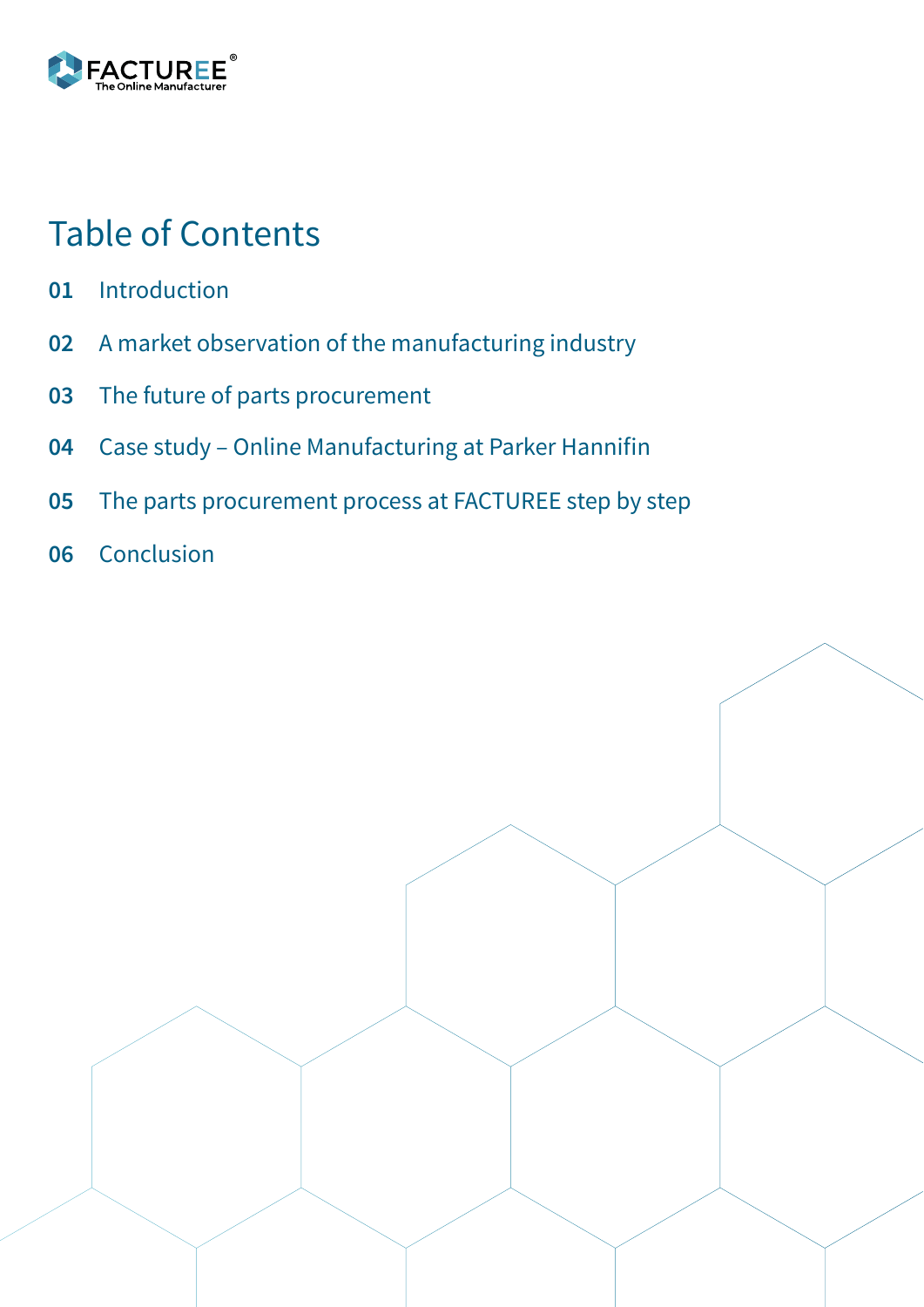<span id="page-2-0"></span>

### **01** Introduction

Globalization and digitalization have sharpened competition in the manufacturing sector. Many manufacturing companies are facing the challenge of **managing the increasing complexity of products and delivering custom requests at high quality within ever shorter times**. In order to meet the requirements, many companies are searching for external solutions and opt to purchase production parts.

When outsourcing production parts, both customized single parts and small and large series are requested. Optimizing the corresponding procurement processes represents a key task for purchasers of production parts. As a state-of-the-art concept of procurement processes, **Online Manufacturing** is based on digitalization, automation and networking. A broad range of network partners,

production techniques and surface treatments are the fundamentals needed for the "procurement of the future".

- Companies benefit from this innovative procurement strategy for production parts through:
- **Considerable potential for savings**
- **Added efficiency**
- **Improved delivery reliability**

Especially during economic crises such as the coronavirus situation, **traditional procurement processes reveal huge disadvantages** such as dependence on suppliers, disruptions in supply chains and delivery bottlenecks, potentially having a huge impact on operations. However, parts procurement via an Online Manufacturing network ensures stable procurement processes thanks to the rapid adjustment to current circumstances such as reallocating production capacities away from the businesses and regions currently affected.

**In summary, it is evident that the digitalization, automation and networking of procurement processes are rapidly gaining importance, with no alternatives on the horizon.**

#### **Online Manufacturing**

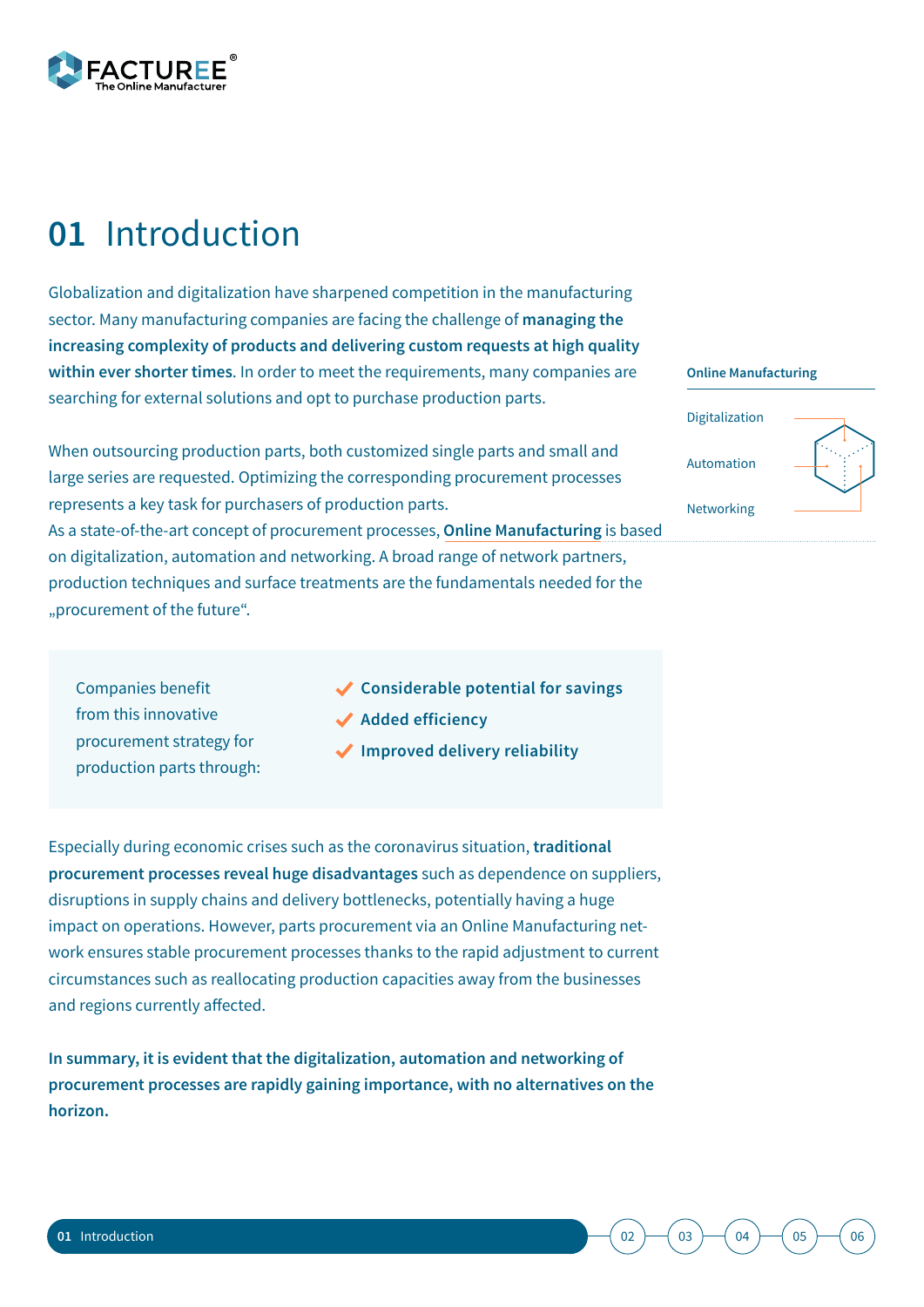<span id="page-3-0"></span>

### A market observation **02** of the manufacturing industry

**The parts supplier market currently consists mainly of traditional contract manufacturers.** A contract manufacturer is an external manufacturing company that offers third-party production of components. This includes services such as CNC milling and turning, wire and electrical discharge machining as well as sheet metal forming. Third-party production is used, for example, when a manufacturing company either has no own production capacity or its capacities are exhausted. As the second major "conventional" form of parts procurement, in-house production, however, is associated with disadvantages such as high acquisition costs for machinery, regular servicing costs and a persistent lack of skilled workers.

The parts supplier market in Germany is relatively large and includes many small family businesses. The German Supplier Industry Association (ArGeZ) alone represents 9,000 supply companies with over 1 million employees that generated revenue of 244 billion euros in 2019.

Along with 13 other associations for steel and metalworking, the German Turned Parts Industry Association (VDDI) is organized in the Association of the Steel and Metal Processing Industry (WSM) via the Association of Metal Products and Related Industries (FMI). VDDI members include 140 businesses with over 15,000 employees. Most of them – currently 100 – represent traditional turned parts manufacturers and the majority are small and mid-sized family-owned companies with strong connections to their region. The current situation in parts supplies is thus shaped by traditional patterns.

**Manufacturers who rely on a certain supplier for a long period** are at risk – they **voluntarily become dependent on them, thus relinquishing flexibility.**

**German Supplier Industry Association (ArGeZ)**

Supply companies **9.000** 

Employees **1 Mill.**

Revenue 2019 (in Euro) **244 Bill.**

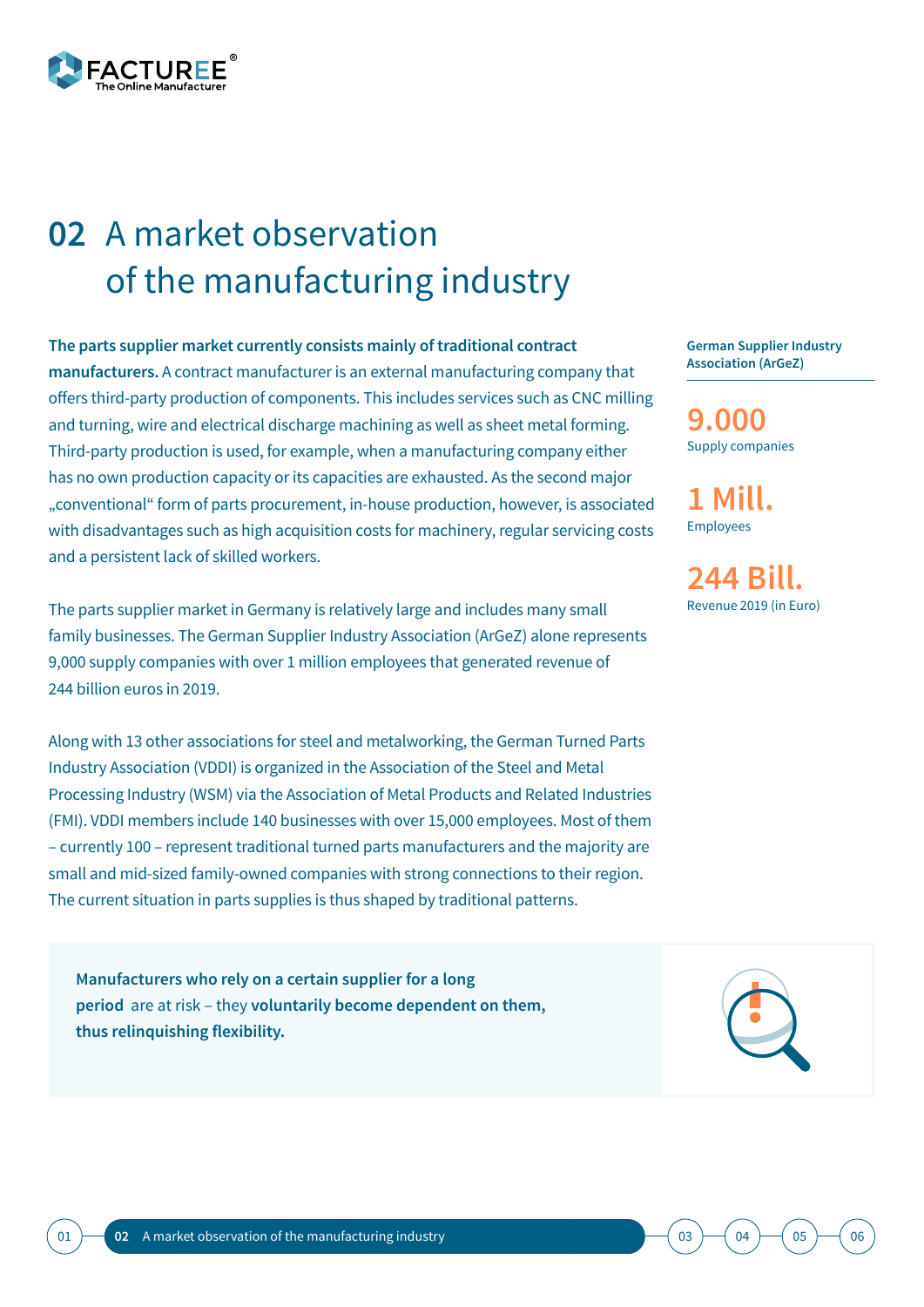These companies often source from their regular local manufacturer. If this manufacturer suddenly becomes unable to deliver, the entire production process may come to a standstill. While large companies are usually more flexible and maintain a pool of qualified suppliers, their strict purchasing guidelines coupled with complex auditing processes often hamper the efforts of purchasers. Communication also still tends to follow traditional patterns in many places. Email and phone are still the most common means for coordinating between customers and suppliers. Placing orders or transferring encrypted data via upload to a website or ERP interface is still not standard practice.

Modern developments such as artificial intelligence and robotics create new dimensions and sustainably change production processes in the industry.

The fusion of the real and virtual world results in innovative solutions for parts procurement:

**Flexible Online Manufacturing networks.**

During the coronavirus crisis, the relevance of **Online Manufacturing as a crisis-proof form of procurement** has already attracted more attention – this trend is likely to continue and become even stronger in the future. For conventional contract manufacturers, this development means that they will be overtaken or even go out of business if they do not adapt to changing market demands.

But even **for conventional contract manufacturers, Online Manufacturing represents a big opportunity**. As reliable manufacturing partners, contract manufacturers with free capacities regularly receive selected inquiries that match their respective strengths. When capacity utilization is high, production networks may serve as an extended workbench for these companies.

From an economic aspect, Online Manufacturing leads to a more efficient utilization of machine capacities, thus preventing market imbalances.





 $03$  )  $($  [04](#page-8-0) )  $($  [05](#page-10-0) )  $($  [06](#page-13-0)

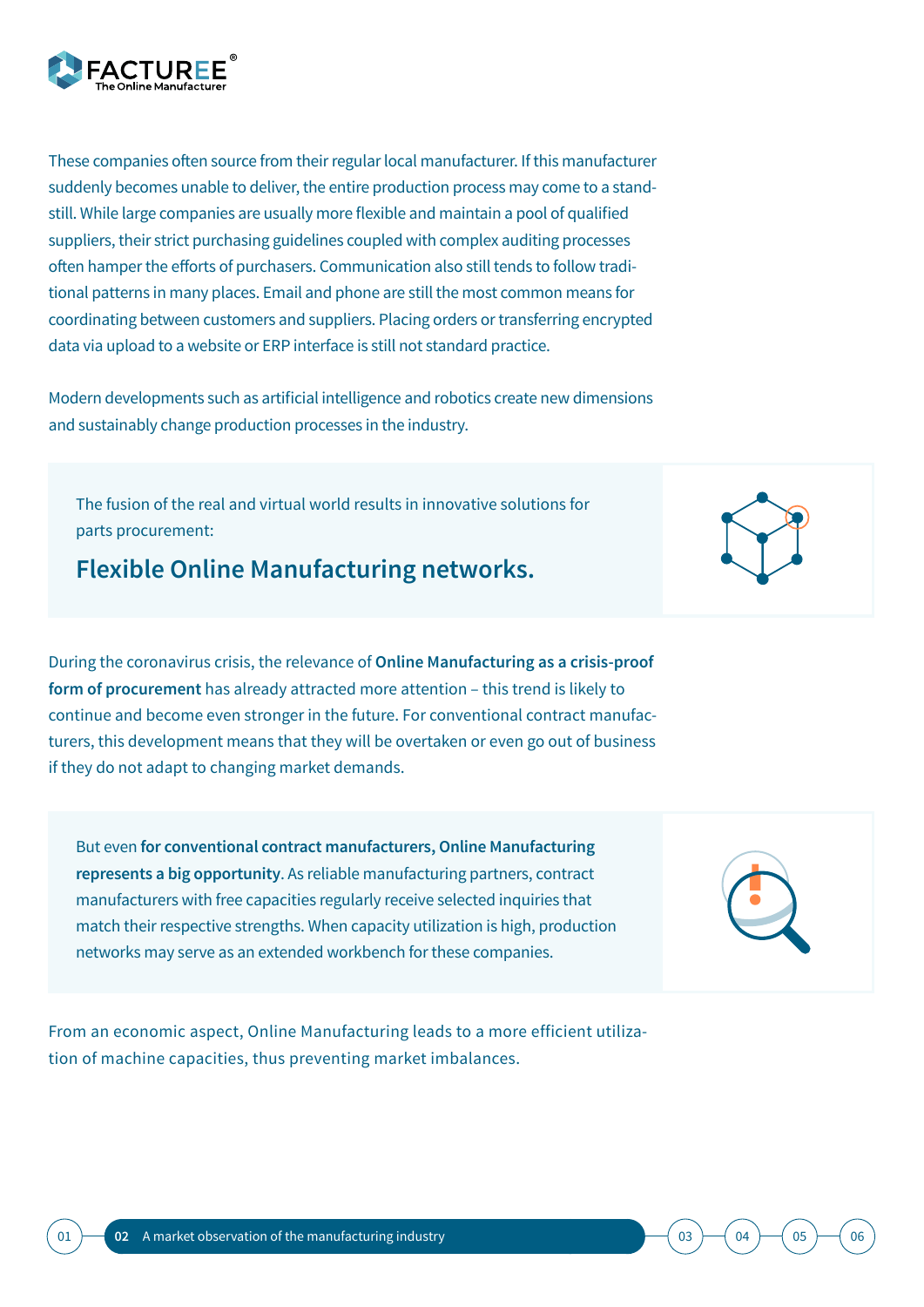<span id="page-5-0"></span>

## **03 The future** of parts procurement

The market served by the manufacturing sector requires an increasingly diverse range of products. For manufacturing companies, the **systematic management of a growing number of components used in production thus becomes a strategic necessity**. The stricter requirements lead more frequently to outsourcing in order to protect the company's own capacities, meet delivery dates or remain able to continue production during a crisis. The tendency towards outsourcing encouraged by the digital transformation has led to the emergence of more third-party manufacturing companies as component suppliers which are either conventional contract manufacturers or Online Manufacturers.

**Flexibility, a high level of precision and fast delivery times** have become indispensable for the production of custom components. Conventional contract manufacturing is not always capable of meeting these new demands – for example due to a lack of free capacities or a too narrow production range. This traditional kind of procurement may have another disadvantage – the long-term commitment to a certain supplier limits the company's flexibility and leads to dependence.

**Problems in conventional contract manufacturing thus include:**

- $\Theta$  Long delivery times
- $\Theta$  Lack of free capacity
- $\Theta$  Limited production and material range
- $\Theta$  Delays and missed deliveries
- $\Theta$  Service and quality defects

The process optimization required today does not start only during production, it is already implemented in the procurement process. **Digitalizing, centralizing and automating processes in order to reduce costs, increase productivity** and thus ultimately **remain competitive are the challenges here** as well.





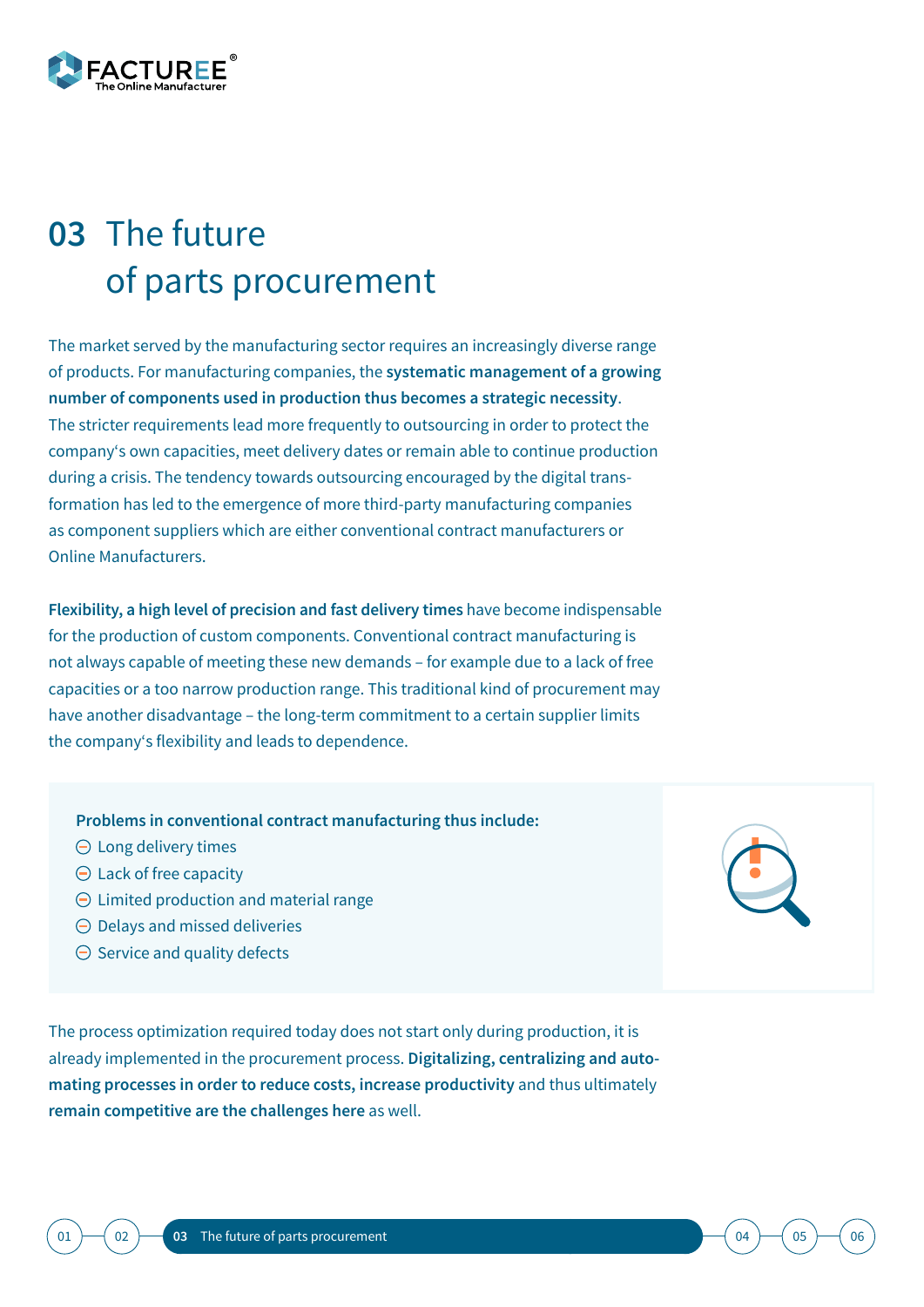

### **Online Manufacturing – Purchasing of the future**

The concept of Online Manufacturing is a remedy for many problems and a promising solution for the future. **Needs-based production or supply of components opens up new degrees of freedom**. Customers can efficiently drive their own digital transformation without being affected by capacity bottlenecks and disproportionate personnel involvement.

**The use of an Online Manufacturer changes the purchaser's scope of duties.** Projects no longer have to be split up according to production techniques and assigned to different manufacturers. The approach also eliminates the need for contracts with different partners for handling complex multi-part production sequences such as CNC processing followed by surface finishing. Overall, the purchaser is relieved of a large portion of former tasks such as searching for and qualifying suppliers and logistics work.

### **Always ready for production and delivery – even during a crisis**

**Online Manufacturing** supports the preparation of the **ideal proposal**  for every request – tailored to meet the customer's needs. With **AI-based supplier matching, the optimal manufacturer can be selected from the network, taking factors such as best quality, fastest delivery time**  and **lowest price** into consideration.

The advantages of Online Manufacturing are particularly evident in the coronavirus crisis as this modern form of procurement is shock-resistant. **Production networks can react much more flexibly and reliably to new developments** than individual manufacturing companies.

Companies that use Online Manufacturing always maintain their production capability. They benefit from:

- **Stable supply chains**
- **Fast delivery times**
- **Guaranteed availability**
- **Custom proposals**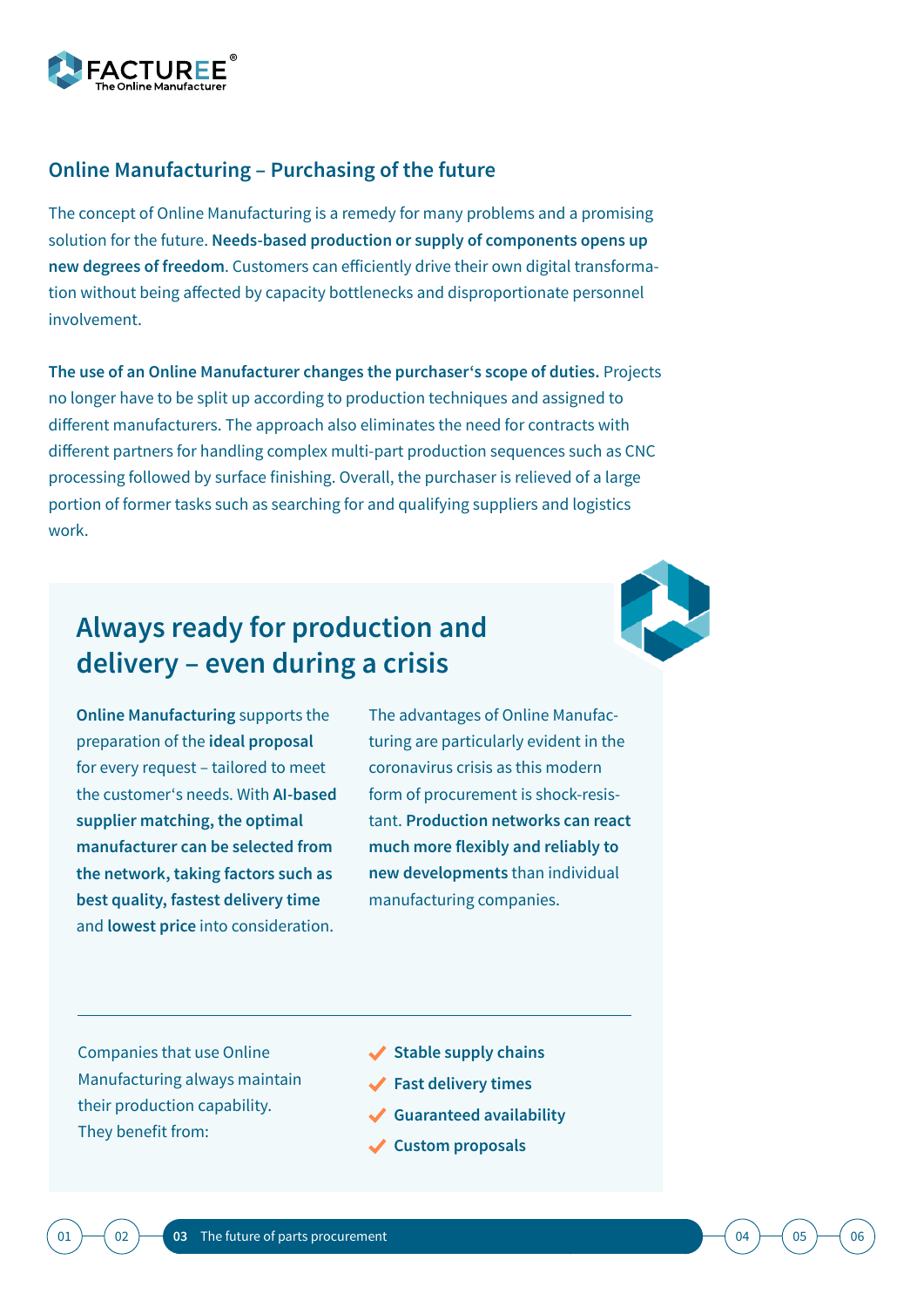

This allows companies to **continue their operations** in every situation. The closure of a supply manufacturer does not result in missed deliveries because capacities can be flexibly reallocated in the manufacturing network. The risks of missed and delayed deliveries are minimized as far as possible using the network approach and supply chains are preserved even during a crisis.

In the modern form of procuring made-to-order parts via an online network, streamlining the order process accelerates the **company's own digitalization efforts and improves overall efficiency. Combined with high quality, this results in an important competitive edge.**



**»As the first Online Manufacturer, our goal is to facilitate state-of-the-art procurement of production parts for our customers in the digital era.«**

[01](#page-2-0)  $\rightarrow$  ([02](#page-3-0)  $\rightarrow$  03 [The future of parts procurement](#page-5-0)

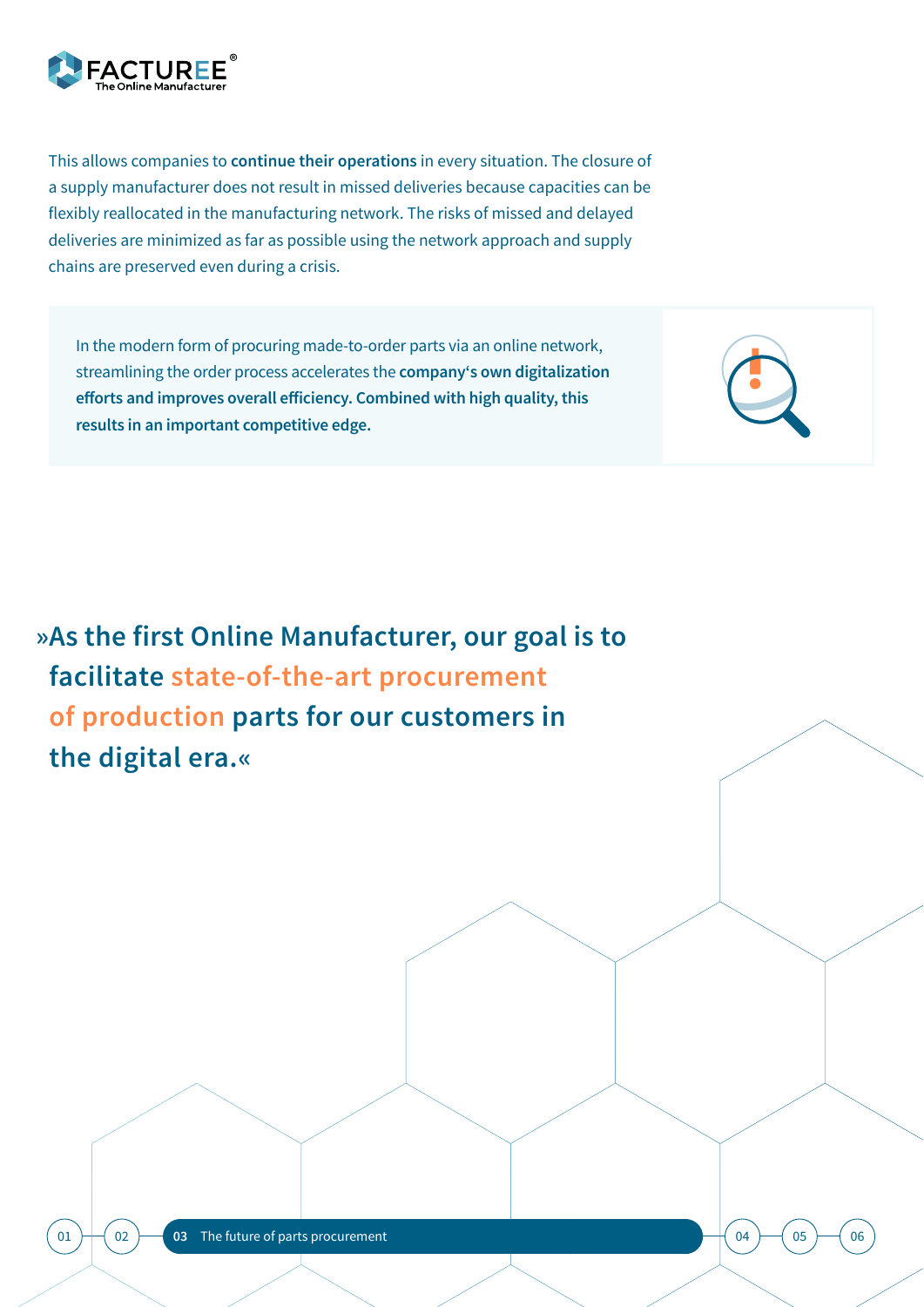<span id="page-8-0"></span>

## Case study – Online Manufacturing **04** at Parker Hannifin

In many industrial and manufacturing companies, the procurement of components is a complex process due to operational structures and special requirements. Materials, processing, execution and delivery times are essential and time- and cost-consuming factors that must be well planned and usually involve many different resources such as personnel and costs.

**As a leading supplier of drive and control technology, Parker Hannifin** relies on short procurement times and precision workmanship of special components. While in the past, such components were manufactured as prototypes, which was time-consuming and involved many employees, in 2019, the company made fundamental changes.

**Parker Hannifin commissioned Online Manufacturer FACTUREE** to produce special components for assembly devices in their engineering department:



**Parker Hannifin**

Parker Hannifin Corporation is a US engineering company that was founded by Arthur L. Parker in 1917. The company is listed on the S&P 500 and has been traded on the NYSE since 1964 (PH).

Source: Wikipedia

#### **The production order**

- Brass components (CuZn39Pb3)
- Seven items, 50 units each

### **The requirements**

- ◆ Advanced turning and milling work
- $\checkmark$  Tolerances:  $\pm$  0,02 mm
- ◆ Additionally: extremely close fits

The complex manufacturing process also involved special surface treatments. In the first step, the surfaces were copper-plated, then nickel-plated in a subsequent step. Finally, the surfaces were partially polished and laser engraved.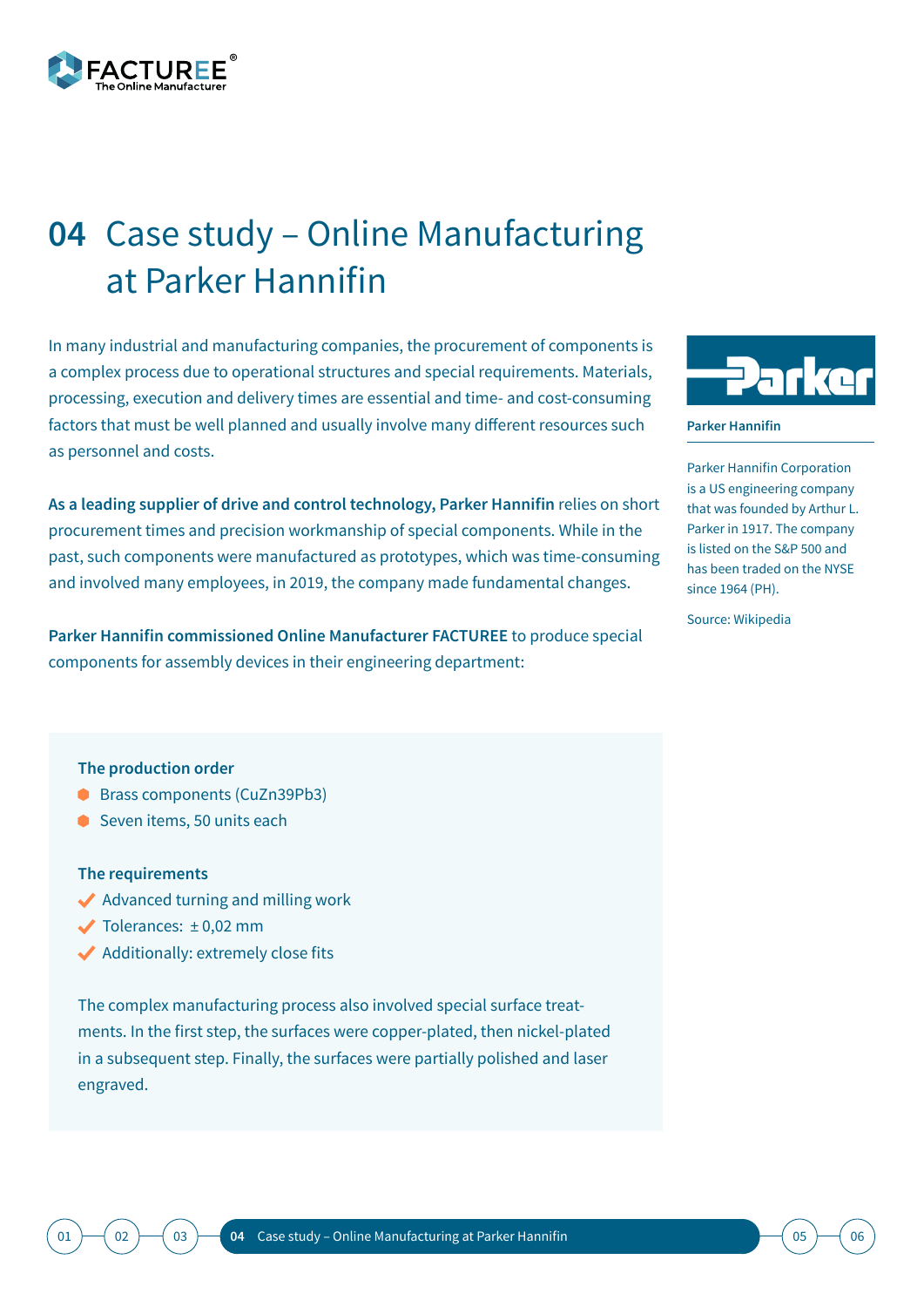

Parker Hannifin opted for FACTUREE because the company has an extensive production network. FACTUREE's many manufacturing partners ensure free capacities at any time and guarantee universal production. The Online Manufacturer was able to **deliver the components even before the agreed delivery date**, despite the complex manufacturing process involving high quantities and tight delivery deadlines.

**Thanks to the advantages of rapid order handling, personal customer service and very short delivery times, Parker Hannifin** was able to efficiently drive its own digital transformation without being affected by capacity bottlenecks and disproportionate personnel involvement.

**[Read the cpomplete case study](https://www.facturee.de/parker-hannifin-setzt-auf-zeitgemaesse-online-fertigung/)**

### **FACTUREE — The Online Manufacturer**

Berlin-based cwmk GmbH operates under the **FACTUREE brand name as Germany's first Online Manufacturer** and facilitates state-of-the-art procurement of production parts for its customers. FACTUREE boasts a wide production range, short response times and supplies custom components on schedule.

### **FACTUREE has customers in the following sectors:**

- **Machine and plant engineering**
- **Medical technology**
- **Robotics**
- **Automotive**
- **Aviation and aerospace**

Satisfied customers include leading industrial companies, small and mid-sized companies, research institutes and universities. **FACTUREE serves customers in all of Europe and operates mainly in the German-speaking countries.**

**Berlin**

MSST

[01](#page-2-0) ) ([02](#page-3-0) ) ([03](#page-5-0) ) **04** Case study – Online Manufacturing at Parker Hannifin (03 ) ([05](#page-10-0) ) ([06](#page-13-0) ) (06 ) (06 ) (06 ) (06 ) (06 ) (06 ) (06 ) (06 ) (06 ) (06 ) (06 ) (06 ) (06 ) (06 ) (06 ) (06 ) (06 ) (06 ) (06 ) (06 ) (06 ) (06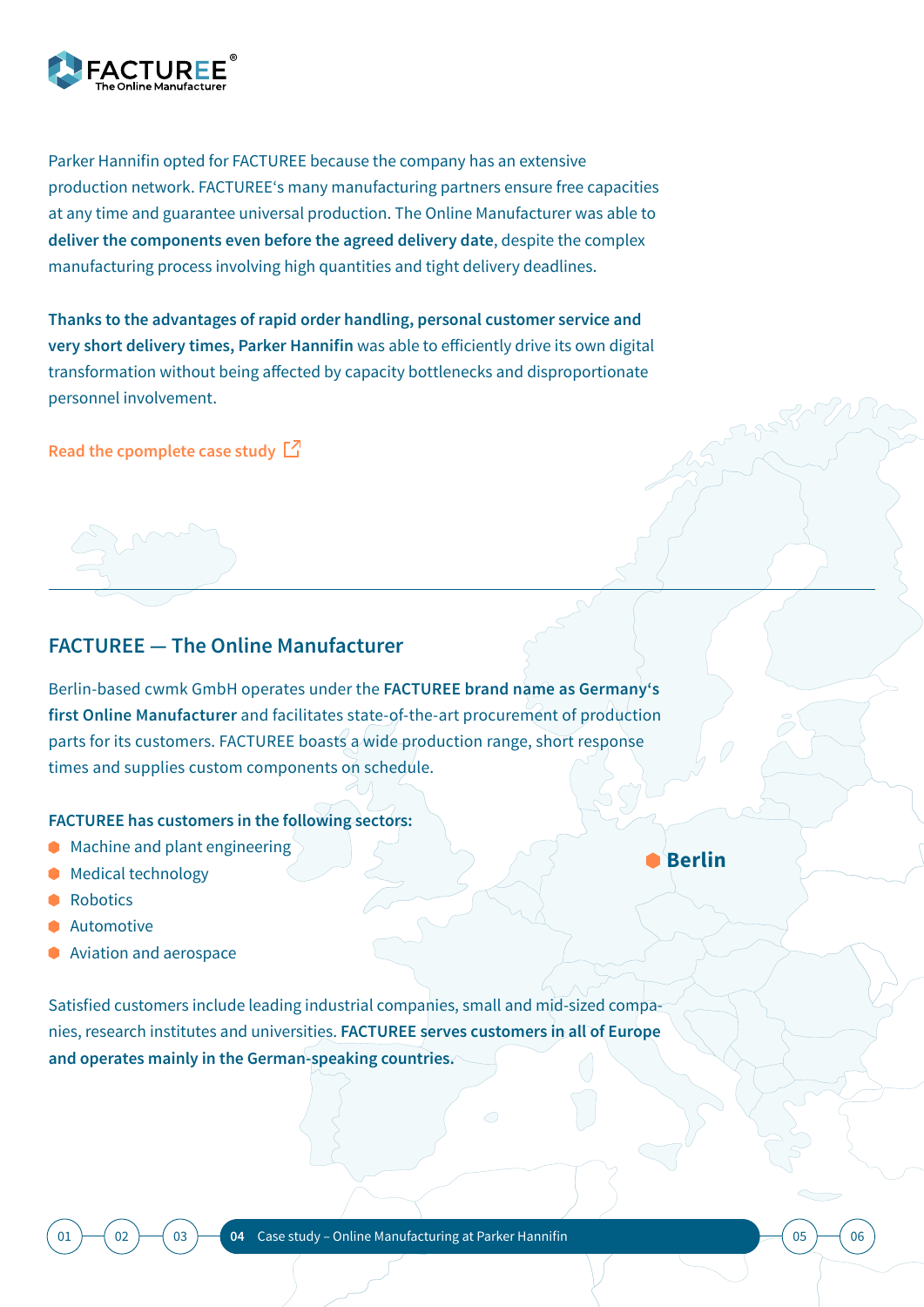<span id="page-10-0"></span>

### **05 The parts procurement process** at FACTUREE step by step

#### **Easy request for proposal**

Customers have several options for requesting a proposal. A very convenient way is FACTUREE's user-friendly form at the www.facturee.de website. Here, customers can upload encrypted 3D models or technical drawings of the parts to be manufactured. Conventional email is also an option for making a request. And if there are any questions, the FACTUREE phone customer service can provide support. Every customer is assigned its own customer service agent when the request for proposal is made.

### **Fast, reliable proposal**

When FACTUREE has received the request, the proposal is prepared in just a short time. It is generally sent the same day, but guaranteed within 48 hours. FACTUREE is able to provide express proposals due to a high degree of automation, for example when reading and classifying the CAD files. An additional review of the proposal by an engineer ensures a reliable calculation despite the speedy process.

#### **Customized proposal by adjusting the delivery period**

The proposals are tailored to precisely meet the customer's needs. For example, greater leeway in the delivery times gives the customer the option of selecting from a larger pool of production partners; this competition results in lower prices that are passed on to the customer. For projects with a tight deadline, the delivery time can be shortened even more in many cases.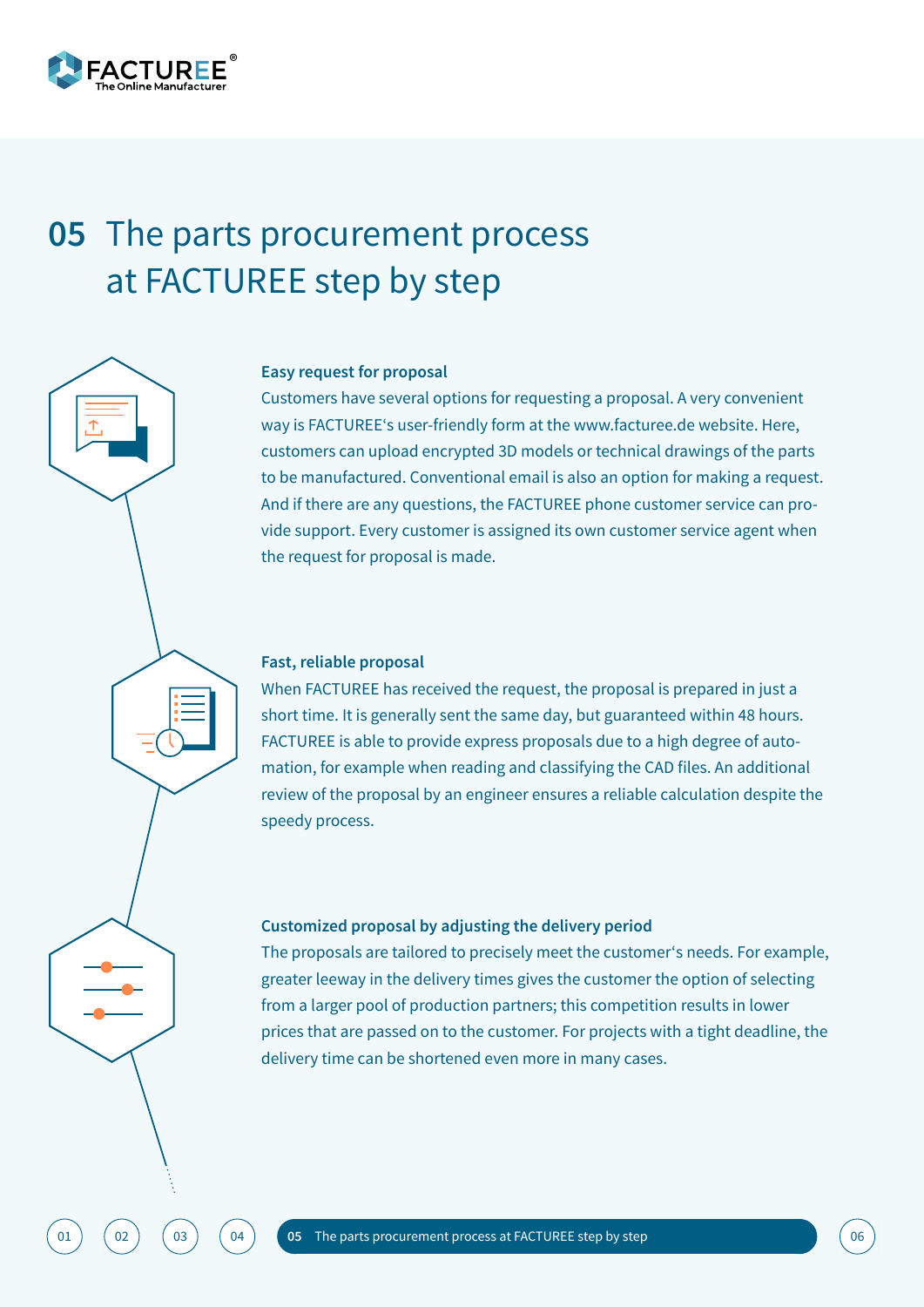

#### **Engaging the ideal partner in the network**

When awarding a contract to a production partner, FACTUREE uses its extensive production network, currently with more than 500 production partners with approx. 6,000 machines, guaranteeing that there are always free capacities and short delivery times. Digitalized processes facilitate efficiency and speed in the selection process. FACTUREE uses AI-based supplier matching to ensure the selection of the most suitable manufacturers for each project. However, FACTU-REE is the sole contract partner during the entire production process.

#### **Wide range of materials and processing options**

During actual production, a large range of materials and processing options are available, including surface treatment and finishing. In addition to CNC turning and milling, the services offered include sheet metal treatment such as laser cutting and CNC bending and various 3D printing methods and surface technologies. At FACTUREE, prototyping projects (from a quantity of 1) can be executed as well as small and large series production. Thanks to this huge range of services, even complex requests with varying production techniques and surface treatments can be carried out by a single contract partner.

#### **Quality assurance and confidentiality**

Before being accepted in the network, all partner companies go through a multi-stage auditing process in which first the production range is reviewed and then the company's respective strengths checked. To ensure the confidentiality of customer information, FACTUREE also concludes strict confidentiality agreements with all production companies. ISO 9001 certified data-driven quality management guarantees the consistently high quality of the components. Defects and complaints are systematically prevented from the start by the smart selection of a suitable production company.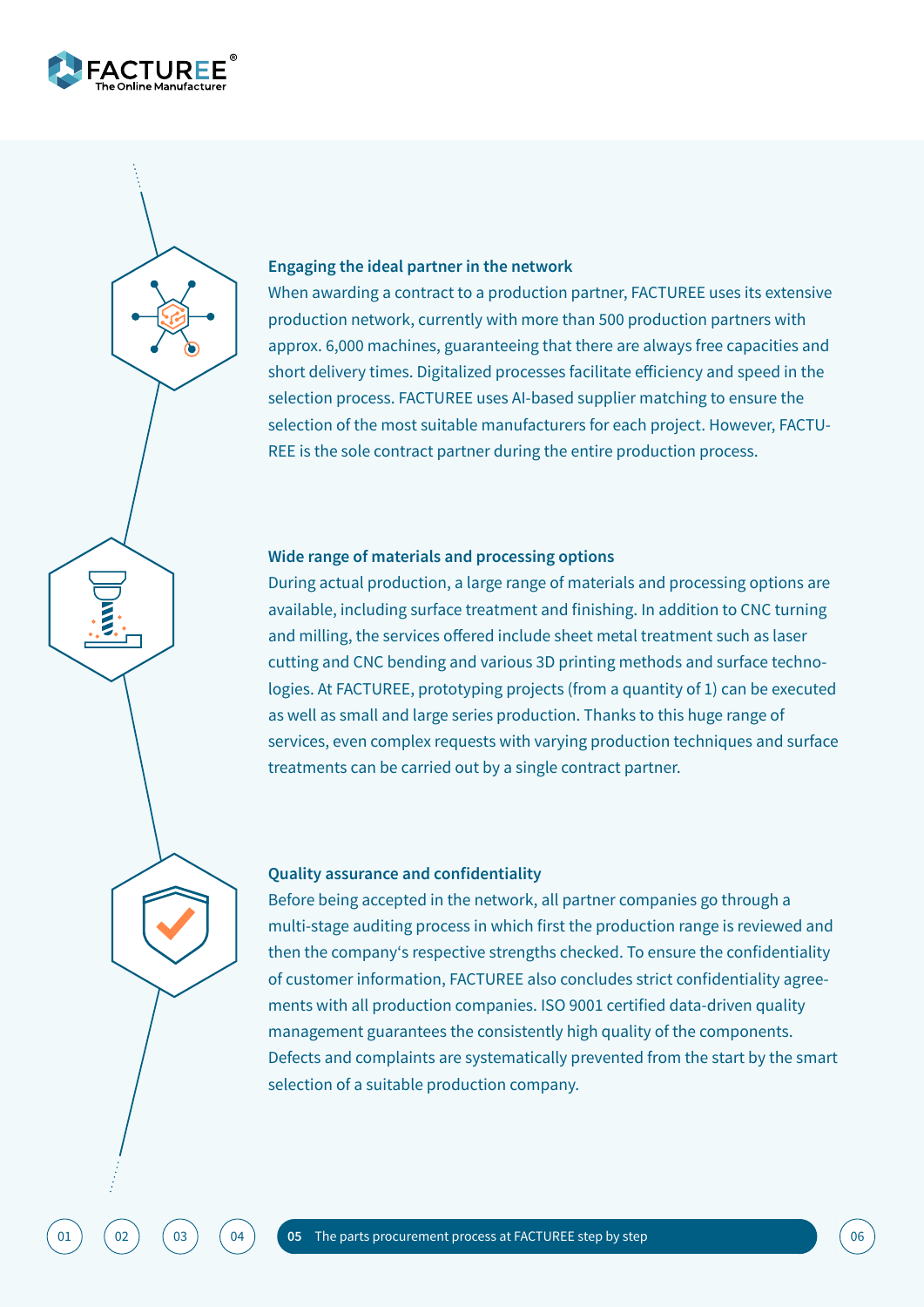



### **Prompt delivery**

Delivery is possible after only 9-12 working days by express shipment free of charge – and not only within Germany. FACTUREE has a steadily growing number of customers in other European countries. The free delivery of the goods across Europe is climate neutral because – in cooperation with South Pole, a developer of sustainability projects – all emissions from shipping are completely compensated.

## **»FACTUREE brings the speed of the digital world to production.«**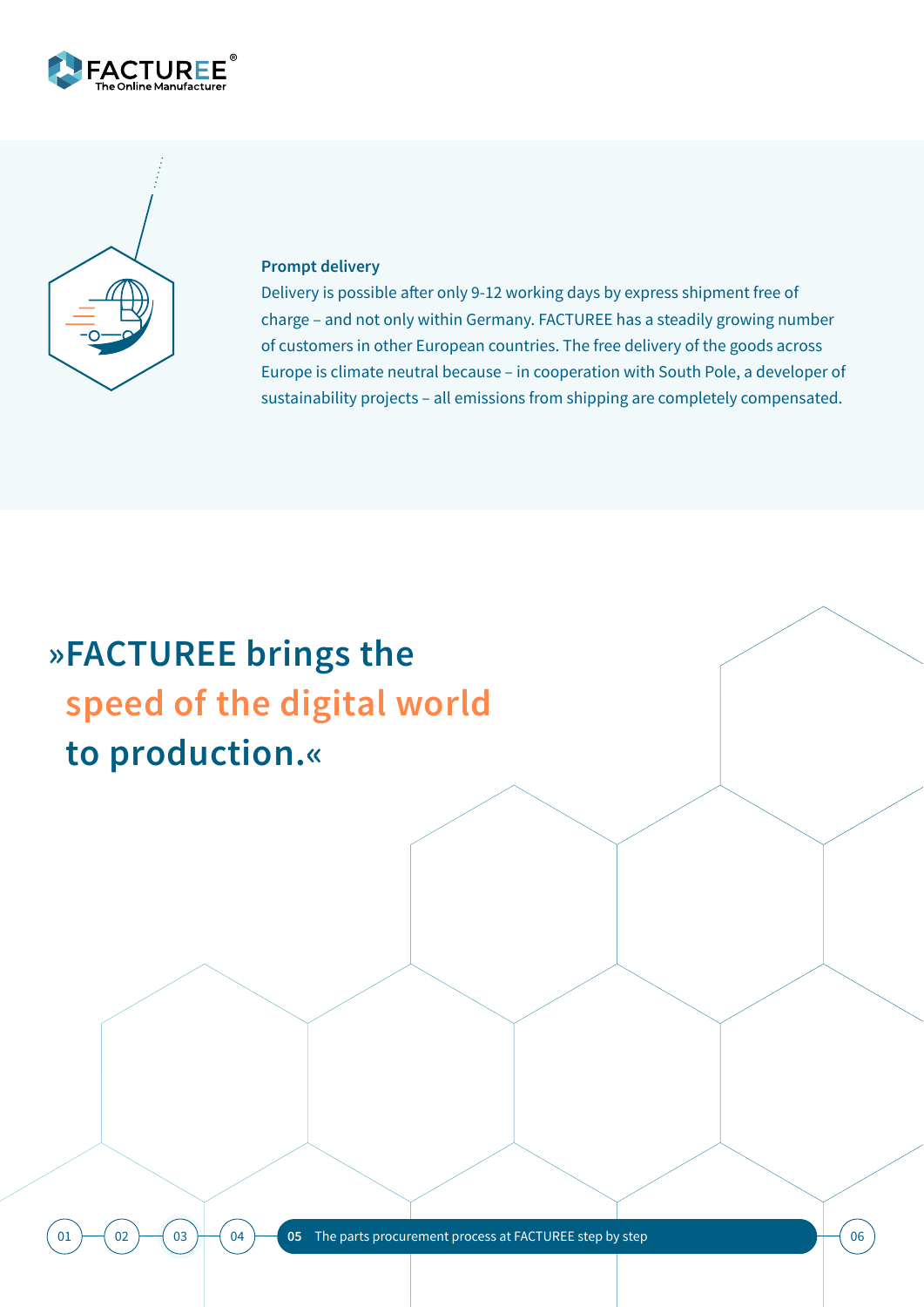<span id="page-13-0"></span>

### **06** Conclusion

**Online Manufacturing is gaining speed and is proving more and more to be a better alternative to conventional contract manufacturing.** It supports sustainable efficiency gains and gives companies an important push towards Industry 4.0. Conventional contract manufacturing will be successively phased out, opening up new opportunities for small manufacturers.

With its network concept and strict selection procedures for production partners, **FACTUREE** provides its customers access to a wide range of highly qualified production capacities. **Thanks to the Online Manufacturer's state-of-the-art approach to procuring production parts, manufacturing companies can eliminate dependence on individual suppliers.** End-to-end digitalization and automation of the ordering process via an online network lead to greater efficiency, which combined with high quality represents a **decisive competitive edge**.

Would you like to benefit from state-of-the-art procurement processes? Please contact us for more information.

### **FACTUREE – The Online Manufacturer**

Æ

+49 (0)30 629 3939-0 info@facturee.de

www.facturee.de

FACTUREE – The Online Manufacturer cwmk GmbH Oudenarder Str. 16 13347 Berlin